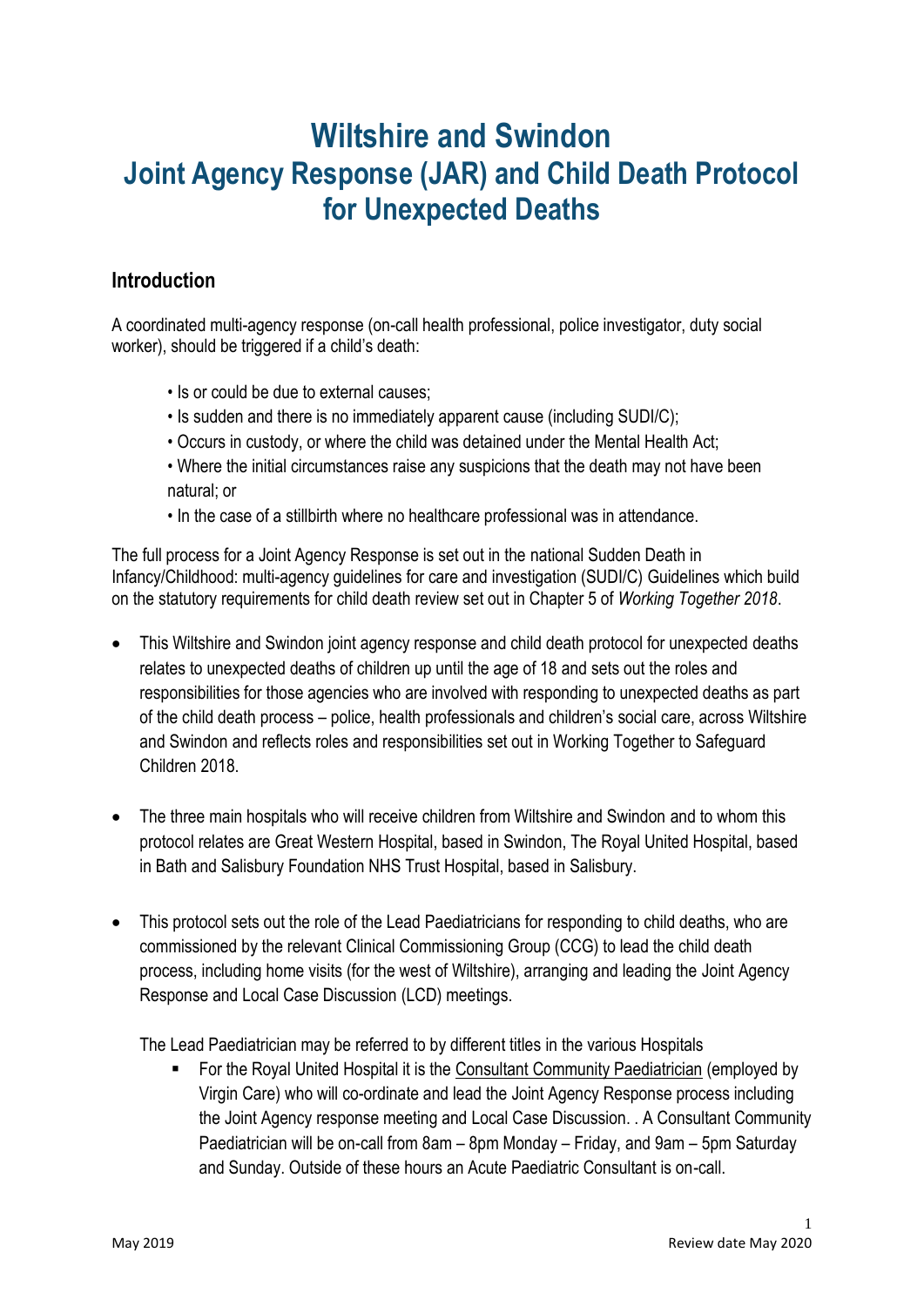- For Salisbury NHS Foundation Trust Hospital the Consultant Paediatrician on call will provide immediate response to a child coming into the Hospital and will co-ordinate and lead the Joint Agency response meeting(s). The Designated Doctor will co-ordinate and lead the Local Case Discussion.
- For the Great Western Hospital the Paediatric Consultant of the Week (COW) or Consultant Paediatrician on call will provide the immediate response to a child coming into the Hospital and will co-ordinate and lead the initial Joint Agency response meeting(s). The Designated Doctor for Child Death will co-ordinate and lead the Local Case Discussion.
- For children from other parts of Wiltshire and those in Swindon, home visits are currently undertaken by health responders including school nurses, health visitors or Doctors. Health responders should be invited to and attend the Joint Agency Response meetings and the hospital at the initial stage as appropriate to the service offered at Salisbury NHS Foundation Trust and Great Western Hospital (not currently 24 hours response).

#### **What is an unexpected death?**

An unexpected death is defined as the death of an infant or child (less than 18 years old) which was not anticipated as a significant possibility, for example, 24 hours before the death; or where there was a similarly unexpected collapse or incident leading to or precipitating the events which lead to the death. A child with a known life limiting condition may still die suddenly.

- 1. If a child dies suddenly and unexpectedly, the consultant paediatrician at the hospital or the professional confirming the death (if the child is not taken immediately to an Accident and Emergency Department) should inform the Lead Paediatrician for child deaths at the relevant hospital at the same time as informing the coroner and police. Each hospital (RUH, GWH and Salisbury) has different arrangements for provision of lead paediatricians who respond to child deaths as set out above. A Key Contacts sheet is available separately to support professionals in contacting other agencies when a child dies.
- 2. The police will be immediately notified and begin an investigation into the sudden or unexpected death on behalf of the coroner.
- 3. The Lead Paediatrician should initiate an immediate information sharing and planning discussion between the lead agencies (i.e. health, police, local authority children's social care and Emergency Duty Service (EDS)) to decide what should happen next and who will do it. (See Flow Chart).
- 4. Reviews of child deaths should be undertaken for children normally resident in the local area and should be considered for any non-resident child who has died in the local area.

If professionals are uncertain about whether the death is unexpected, the processes for unexpected child deaths should be followed until the available evidence enables a different decision to be made.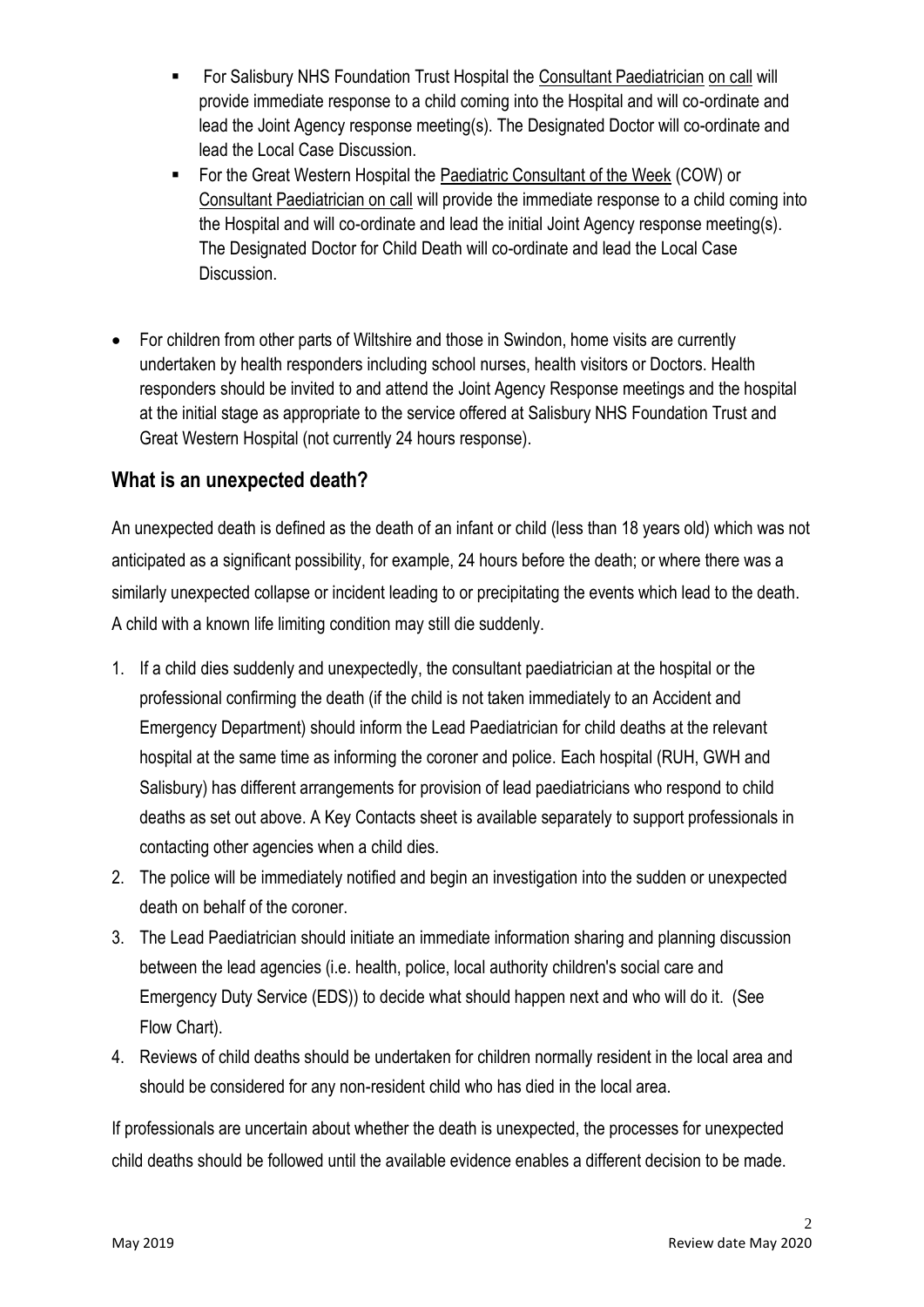#### **Flow Chart: Process for Joint Agency response to the unexpected death of a child**

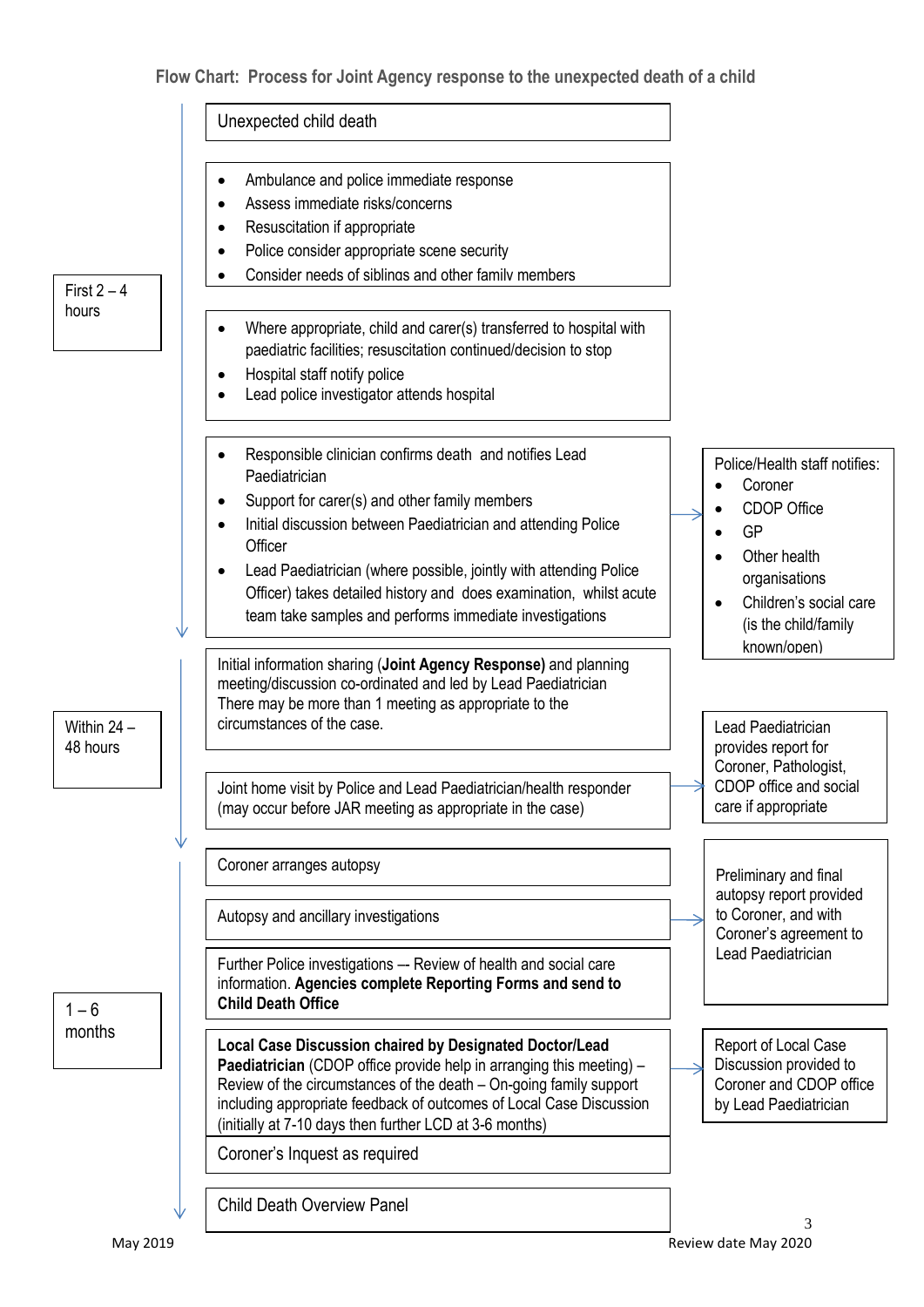## **1. The joint responsibilities of the all professionals involved with the child include:**

- Responding quickly to the child's death;
- Following the Joint Agency response protocol;
- Making immediate enquiries into and evaluating the reasons for and circumstances of the death, in agreement with the coroner;
- Liaising with the coroner and the pathologist;
- Undertaking the types of enquiries/investigations that relate to the current responsibilities of their respective organisations;
- Collecting information about the death;
- Considering and providing support as appropriate to the bereaved family, referring to specialist bereavement services where necessary and keeping them up to date with information about the child's death; and
- Gaining consent early from the family for the examination of their medical notes.
- **Informing the CDOP office and completing a Notification Form to notify the death and a Reporting** Form to provide further information on the death (although a copy of the report sent to the Coroner may be used in lieu of a Reporting Form to avoid creating additional work)

#### **2. Immediate Action**

- 1. If the child dies suddenly or unexpectedly at home or in the community, the child should normally be taken to an Emergency Department rather than a mortuary. In some cases when a child dies at home or in the community, the police may decide that it is not appropriate to immediately move the child's body, for example because forensic examinations are needed.
- 2. As soon as possible after arrival at a hospital, the child should be examined by a consultant paediatrician and a detailed history should be taken from the parents or carers, to understand the cause of death and identify anything suspicious about it. In all cases when a child dies in hospital, or is taken to hospital after dying, the hospital should allocate a member of staff to remain with the parents and support them through the process.
- 3. If the child has died at home or in the community, the lead police investigator and Lead Paediatrician or Health Responder should decide whether there should be a visit to the place where the child died, how soon (ideally within 24 hours) and who should attend. This should almost always take place for cases of sudden infant death.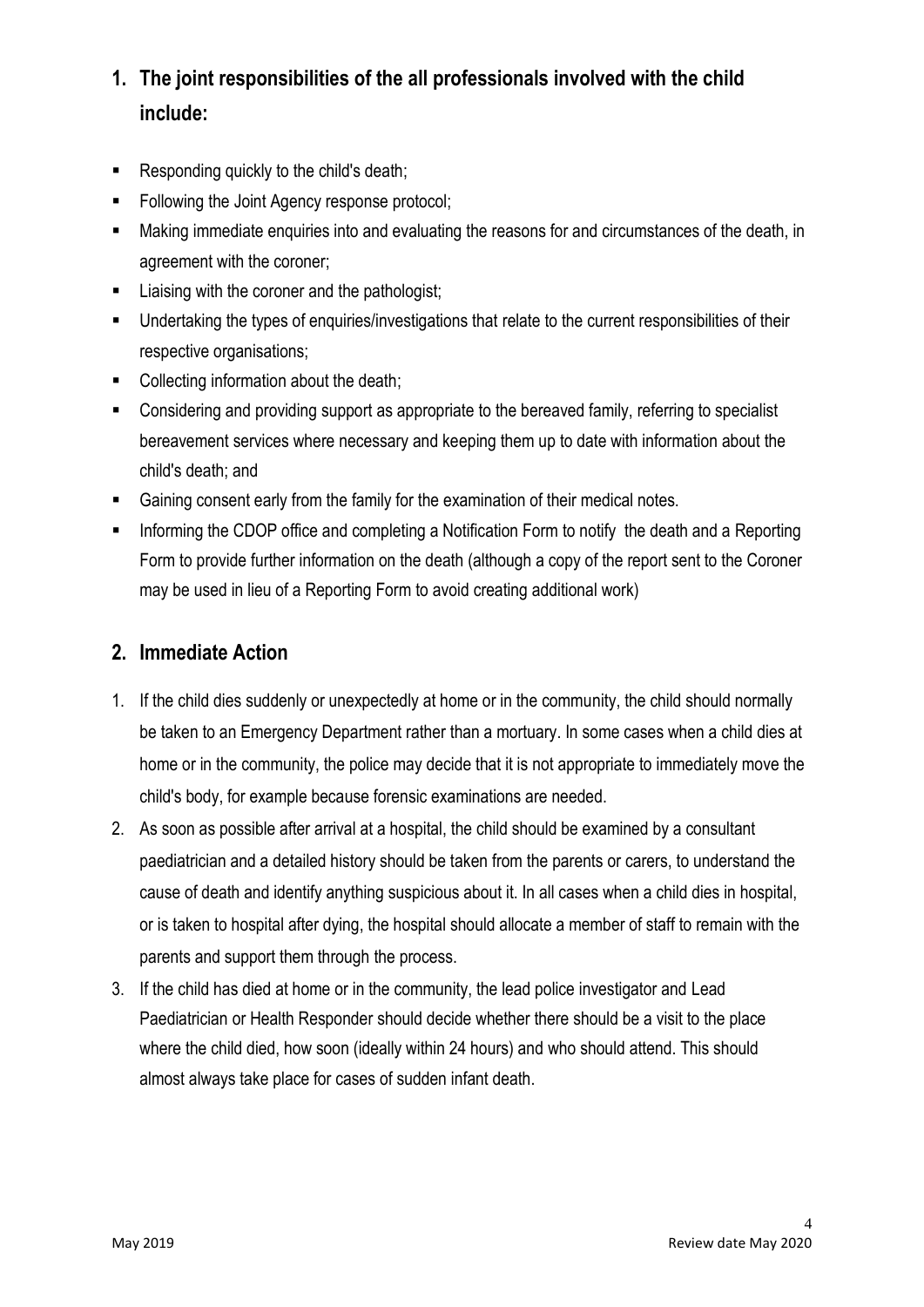## **3. Notifications - who needs to be informed when a child dies unexpectedly**

- 1. Hospital staff should inform the following agencies when a child dies unexpectedly, within 2-4 hours of death:
	- **Police**
	- **Coroner**
	- **CDOP Office**
	- GP (as soon as possible if child dies out of office hours)
	- Other health organisations
	- Children's social care (EDS out of hours)
- 2. Agencies should have clear processes for notification within their own agencies; however notification must be made to the CDOP office at Bristol University and the Designated Nurse for Safeguarding by MASH/Children's Social Care. Where there is a suicide/suspected suicide then Child & Adolescent Mental Health Services (CAMHS) should also be notified by MASH/Children's Social Care*.*
- 3. Where a child dies unexpectedly, all registered providers of healthcare services must notify the Care Quality Commission of the death of a service user - although NHS Providers may discharge this duty by notifying the NHS England.
- 4. Where a young person dies at work, the Health and Safety Executive should be informed. Youth Offending Teams' reviews of safeguarding and public protection incidents (including the deaths of children under their supervision) should also feed into the CDOP child death processes as appropriate.
- 5. If there is a criminal investigation, the team of professionals must consult the lead police investigator and the Crown Prosecution Service to ensure that their enquiries do not prejudice any criminal proceedings.
- 6. If the child dies in custody, there will be an investigation by the Prisons and Probation Ombudsman (or by the Independent Police Complaints Commission in the case of police custody). Organisations who worked with the child will be required to cooperate with that investigation.

## **4. Initial Information Sharing (Joint Agency Response) Meeting 24-48 Hours**

1. After the home visit the senior police investigator, Lead Paediatrician, GP, health responder and local authority children's social care representative should be involved in a Joint Agency response meeting to share appropriate information about the deceased child/family and plan next steps. The keyworker should be identified. This will normally be the consultant paediatrician who meets with the family at the time of the child death.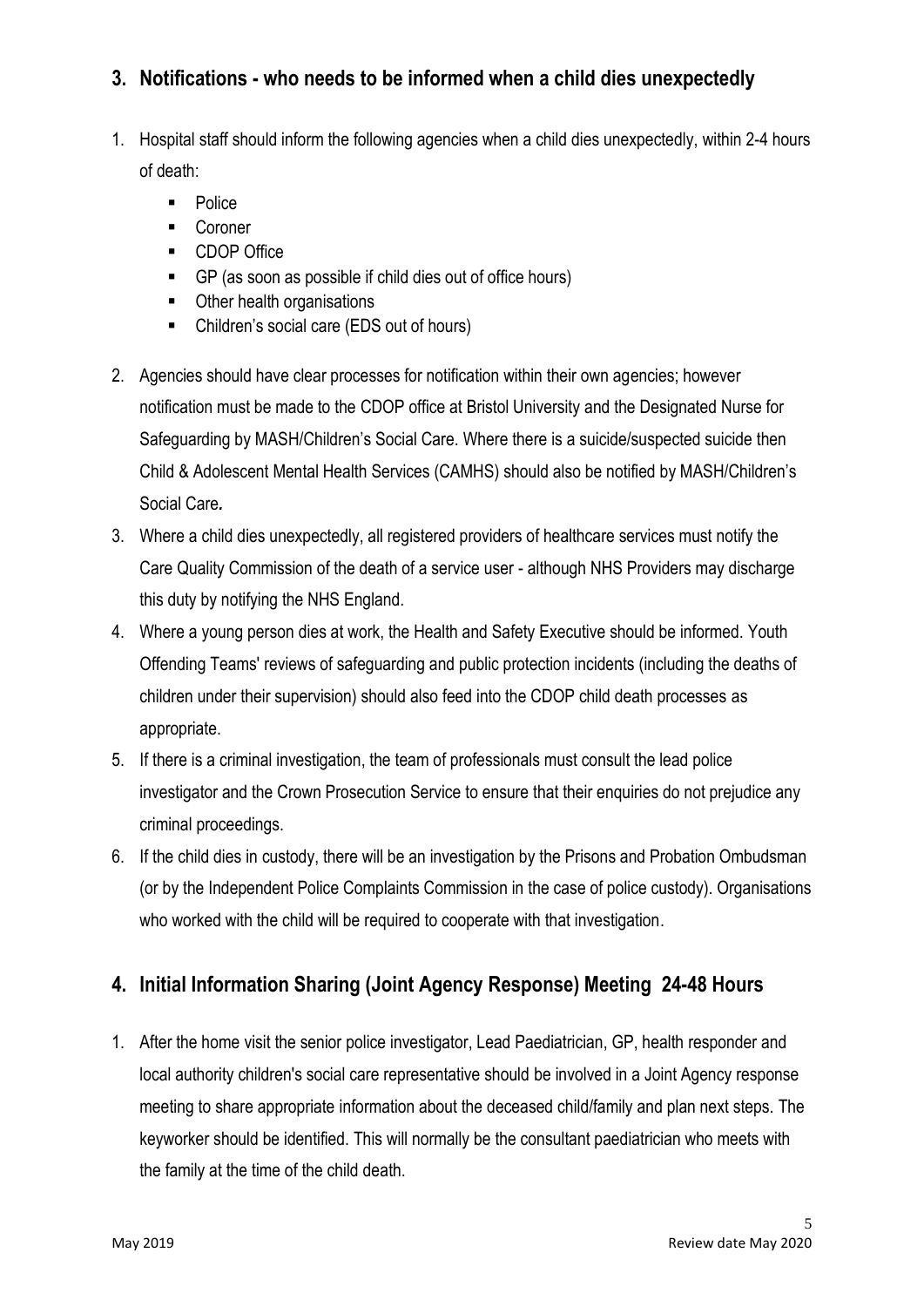- 2. This will be called a Joint Agency Response (JAR) meeting. Were abuse is known or suspected to be a factor in the death a referral to MASH will be an action from the JAR meeting if there are surviving siblings of the deceased child who lived in the home.
- 3. There may be emerging concerns or suspicions within a Joint Agency Response meeting of abuse or neglect in relation to the death. If this is the case then a referral must be an action from the Joint Agency Response meeting, to MASH to consider threshold for a Strategy Discussion for any surviving children who have immediately been impacted upon and are deemed to be at risk. .
- 4. There may be a number of Joint Agency Response meetings depending on the nature and complexity of the death.

## **5. Involvement of the Coroner and Pathologist**

- 1. If a doctor is not able to issue a medical certificate of the cause of death, the lead paediatrician or police investigator must report the child's death to the coroner. The coroner must investigate violent or unnatural deaths, or deaths of no known cause, and all deaths where a person is in custody at the time of death. The coroner will then have jurisdiction over the child's body at all times.
- 2. The coroner will order a post mortem examination to be carried out as soon as possible by the most appropriate pathologist available (this may be a paediatric pathologist, forensic pathologist or both) who will perform the examination according to the guidelines and protocols laid down by the Royal College of Pathologists. The lead paediatrician will collate and share information about the circumstances of the child's death with the pathologist in order to inform this process.
- 3. If the death is unnatural or the cause of death cannot be confirmed, the coroner will hold an inquest. Professionals and organisations who are involved in the child death review process must cooperate with the coroner and provide him/her with a joint report about the circumstances of the child's death. This report should include a review of all medical, local authority social care and educational records on the child. The report should be delivered to the coroner within 28 days of the death unless crucial information is not yet available.

#### **6. Action after the Post Mortem**

Although the results of the post mortem belong to the coroner, it should be possible for the Lead Paediatrician, pathologist, and the lead police investigator to discuss the findings as soon as possible, and the coroner should be informed immediately of the **initial** results. If these results suggest evidence of abuse or neglect as a possible cause of death, the Lead Paediatrician should inform the police and MASH/EDS immediately. They should also inform the relevant Safeguarding Partnership (via the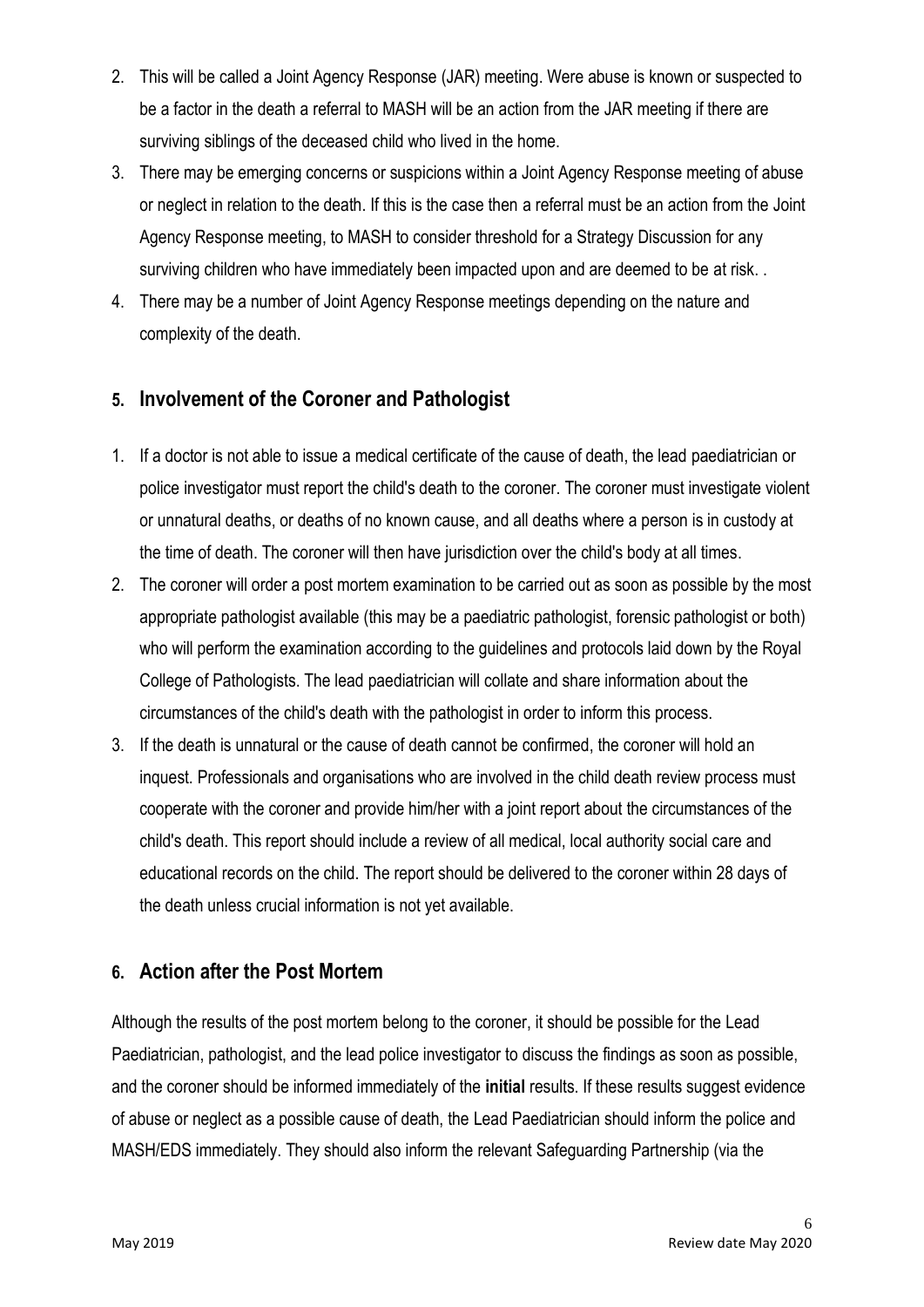Strategic Manager) in area that the child lived so that they can consider whether the criteria are met for initiating a Serious Case Review.

## **7. Local Case Discussion**

- 1. Shortly after the **initial** post mortem results become available (approximately 7 10 days after death), the Lead Paediatrician/Designated Doctor needs to convene a local multi-agency case discussion (Local Case Discussion), that includes all those who knew the family and were involved in investigating the child's death (the CDOP office will help to arrange this). A further Local Case Discussion meeting should be arranged as soon as the final post mortem results become available (approximately 3-6 months in most cases). Parents or Carers of the child are fully informed of this process by the designated keyworker but are not invited to the meetings.
- 2. The CDOP Office will have sent out Form B's to be completed by those professionals who knew the child/ young person or members of their immediate family. The Form B's must be completed in a timely fashion and returned to the Child Death Office to inform the Local Case Discussion.
- 3. The professionals attending the LCD will review and share any further available information, including any that may raise concerns about safeguarding issues. This is in order to discuss information about the cause of death or factors that may have contributed to the death and to plan future care of the family. The keyworker will be responsible for undertaking appropriate actions arising from this discussion.
- 4. The Lead Paediatrician/Designated Doctor will complete a Child Death Review Analysis Notification Form and arrange for a record of the discussion to be sent to the coroner, to inform the inquest and cause of death, and to the relevant CDOP, to inform the child death review. At the case discussion, it should be agreed how detailed information about the cause of the child's death will be shared, and by whom, with the parents, and who will offer the parents on-going support.

## **8. Child Death Overview Panel (CDOP)**

Wiltshire and Swindon Safeguarding Partnerships operate a joint CDOP, which is made up of members from both Local Authority areas (Wiltshire Council and Swindon Borough Council) and a range of different partner organisations.

#### **The purpose of the CDOP is:**

 Reviewing all child deaths up to the age of 18, excluding those babies who are stillborn and planned terminations of pregnancy carried out within the law;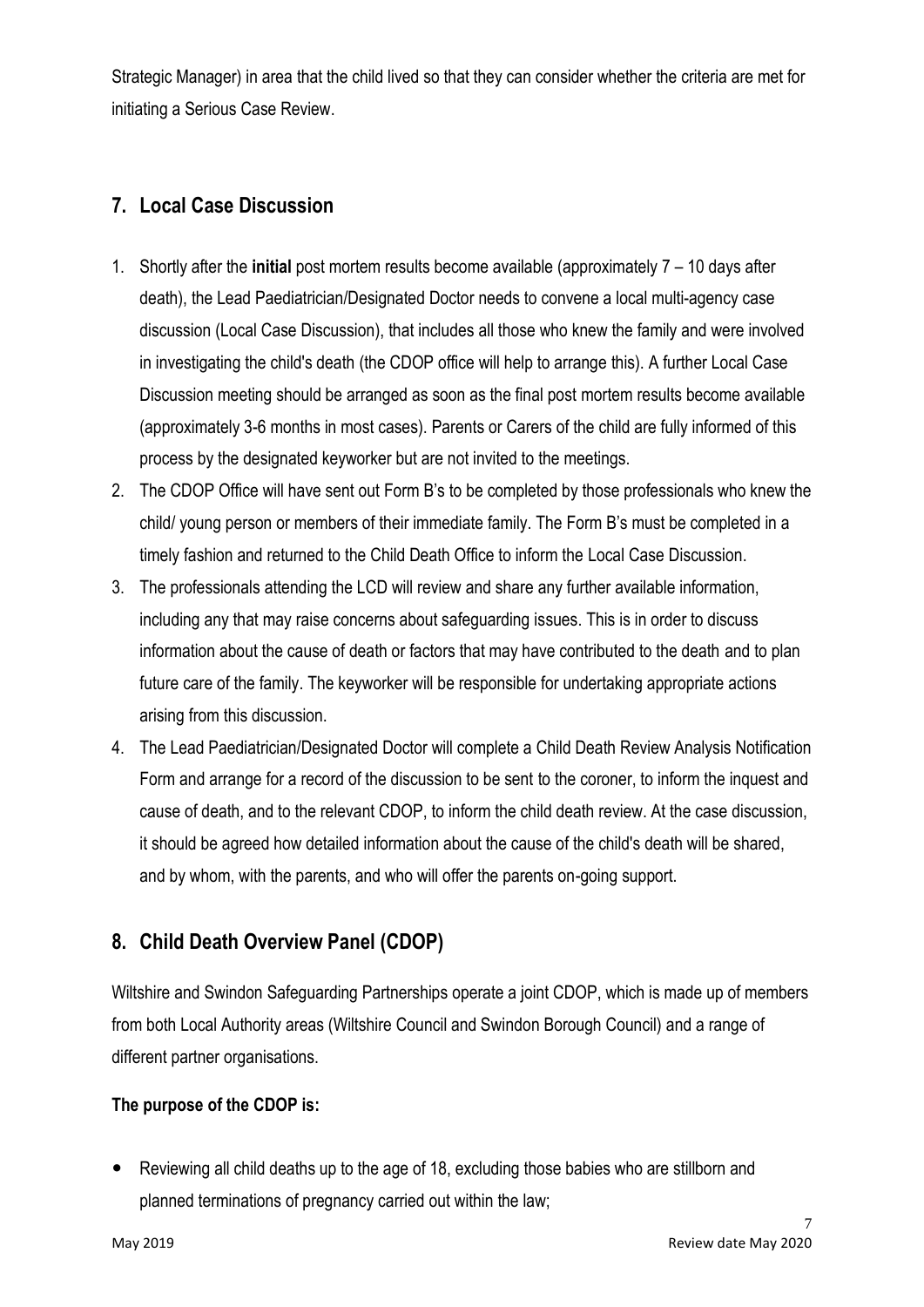- Collecting and collating information on each child and seeking relevant information from professionals and, where appropriate, family members;
- Discussing each child's case, and providing relevant information or any specific actions related to individual families to those professionals who are involved directly with the family so that they, in turn, can convey this information in a sensitive manner to the family;
- Conducted for the intention of learning what happened and why, and preventing future child deaths. The information gathered by the panel through local case discussion and wider evidence gathering may help child death review partners to identify modifiable factors that could be altered to prevent future deaths making recommendations to the Local Safeguarding Partnership or other relevant bodies promptly so that action can be taken to prevent future such deaths where possible;
- Identifying patterns or trends in local data and reporting these to the Local Safeguarding Partnership;
- Where a suspicion arises that neglect or abuse may have been a factor in the child's death, referring a case back to the Local Safeguarding Partnership -- ( via the Strategic Manager) for consideration of whether an SCR is required;
- Agreeing local procedures for responding to unexpected deaths of children; and
- Cooperating with regional and national initiatives for example, with the National Clinical Outcome Review

#### **The CDOP:**

- Meet on a quarterly basis
- Provide an annual report. This will go to the Health and Wellbeing Boards in both Local Authorities.
- Make recommendations to all relevant organisations where actions have been identified which may prevent future child deaths or promote the health, safety and wellbeing of children
- Contribute to local, regional and national initiatives to improve learning from child death reviews